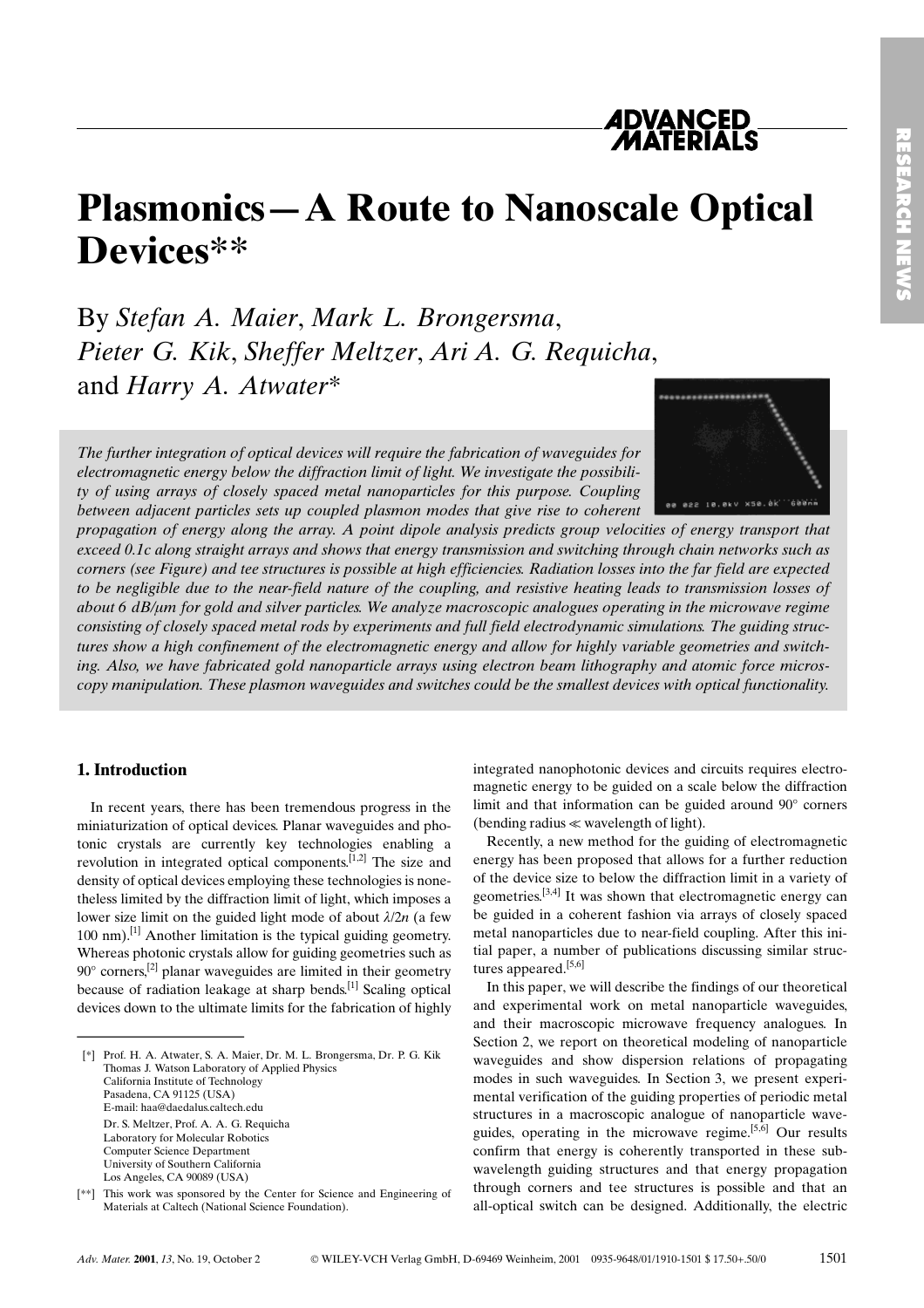

field turns out to be laterally confined to dimensions of the order  $\lambda/20$ . Finally, in Section 4 we discuss different approaches to the fabrication of nanoparticle waveguides.

### 2. The Key Ingredients of Nanoparticle Waveguides: Plasmon Resonance and Near Field **Coupling**

Individual noble metal nanoparticles strongly interact with visible light at their dipole surface plasmon frequency due to the excitation of a collective electron motion (a so called plasmon) inside the metal particle.[7] The surface of the nanoparticle confines the conduction electrons inside the particle and sets up an effective restoring force leading to resonant behavior at the dipole surface plasmon frequency. Figure 1 shows the flow of electromagnetic energy around a single spherical metal nanoparticle at two different excitation frequencies.



Fig. 1. Energy flux (Poynting vector) around a metal nanoparticle under plane wave excitation at two frequencies: a) When the excitation occurs far from the plasmon resonance frequency, the energy flow is only slightly pertubed. b) When the excitation occurs at the plasmon frequency, the energy flow is directed towards the particle. This resonant field enhancement is a key element of plasmon waveguides. Image taken from C. F. Bohren, D. R. Huffman, Absorption and Scattering of Light by Small Particles, copyright Wiley, New York 1983; this material is used by permission of John Wiley & Sons, Inc.

When the frequency of the light is far from the intrinsic plasmon resonance of the metal nanoparticle (Fig. 1a), the energy flow is only slightly perturbed. At the plasmon resonance frequency, the strong polarization of the particle effectively draws energy into the particle (Fig. 1b). This effect can be observed as a strong enhancement in the scattering cross section in optical extinction measurements.<sup>[7]</sup> The dipole surface plasmon resonance is most pronounced for particles much smaller than the wavelength of the exciting light, since in this case all conduction electrons of the particle are excited in phase. The resonance frequency is determined by the particle material,

the shape of the particle and by the refractive index of the surrounding host. Surface plasmons can be efficiently excited in the noble metals gold, silver and copper due to their free electron like behavior. For these metals the plasmon resonance occurs in the visible range of light in a variety of hosts.

The strong interaction of individual metal nanoparticles with light can be used to fabricate waveguides if energy can be transferred between nanoparticles. In fact, we have shown<sup>[3]</sup> that the dipole field resulting from a plasmon oscillation in a single metal nanoparticle can induce a plasmon oscillation in a closely spaced neighboring particle due to nearfield electrodynamic interactions. The recent finding that ordered arrays of closely spaced noble metal particles show a collective behavior under broad beam illumination supports such an interaction scheme.<sup>[8]</sup> We propose the name plasmon waveguides for structures operating on this principle and the name plasmonics for the field of study to draw attention to the energy guiding mechanism via surface plasmons.

In the following, we will discuss the nature of the propagating modes. When metal nanoparticles are spaced closely together (separation a few tens of nanometers), as depicted in the inset of Figure 2, the strongly distance dependent near field term in the expansion of the electric dipole interaction dominates. The interaction strength and the relative phase of



Fig. 2. Dispersion relation for plasmon modes in a linear chain (see inset) of metal nanoparticles, showing the twofold degenerate branch corresponding to transverse modes  $(T)$  and the branch corresponding to longitudinal modes  $(L)$ . Results are shown for calculations incorporating nearest-neighbor interactions only (solid curve), and including up to fifth-nearest neighbor interactions (dotted curve). The small difference in the dispersion curves illustrates that mode propagation in plasmon waveguides is dominated by near-field interactions.

the electric field in neighboring particles are both polarization and frequency dependent. This interaction leads to coherent modes with a wavevector  $k$  along the nanoparticle array. One can calculate a dispersion relation for energy propagation along the nanoparticle chain by taking into account nth neighbor interactions via a polarization dependent interaction strength  $\omega_1$  derived from the electromagnetic interaction term and the plasmon dipole resonance  $\omega_0$ . Internal and radiation damping are also accounted for in the model.<sup>[3]</sup> Figure 2 shows the results of such a calculation for modes with the electric field polarized along the chain (longitudinal modes L)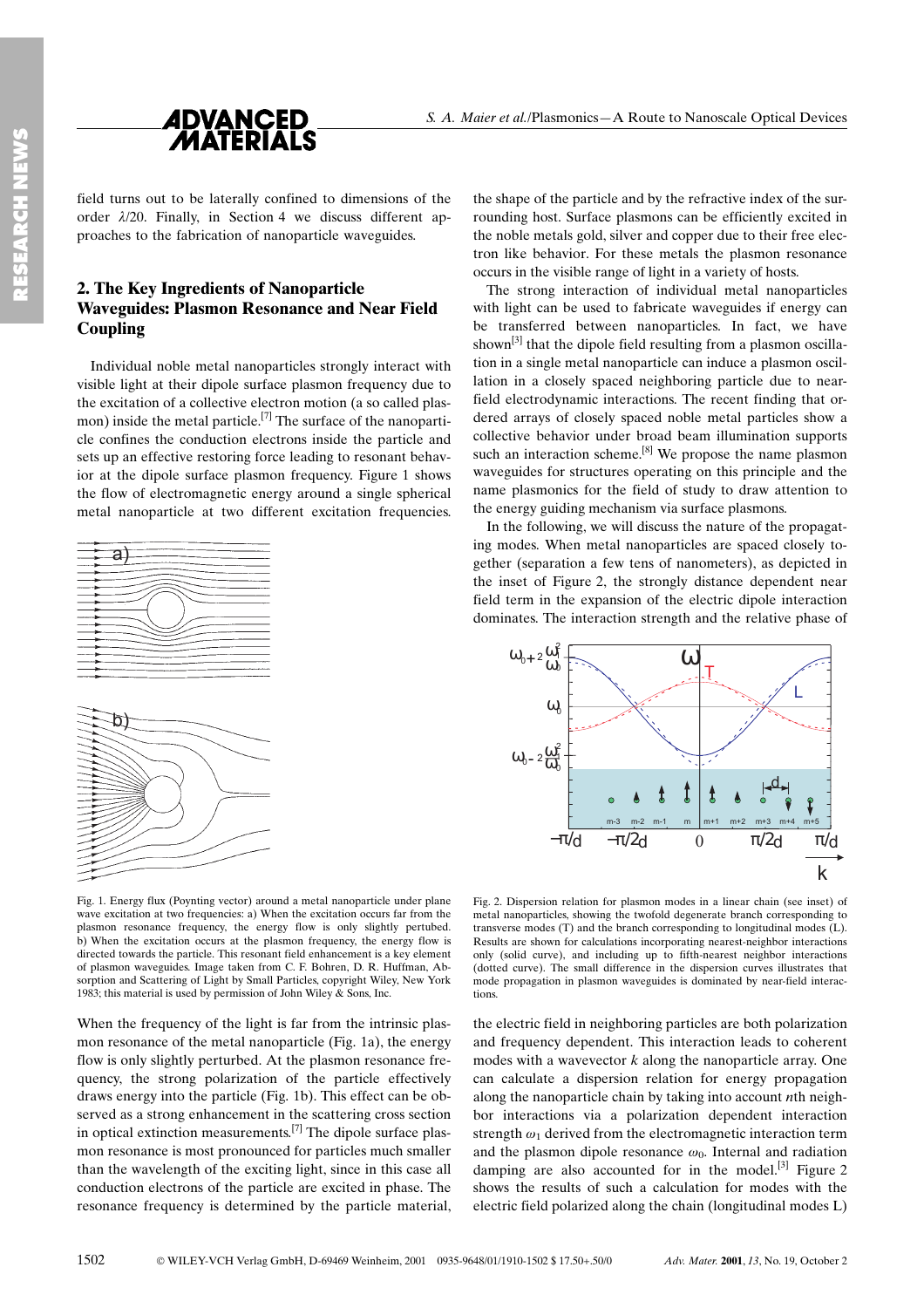

and for modes polarized perpendicular to the chain (transverse modes T). Calculations were done including nearestneighbor coupling only (solid lines) and including up to five nearest neighbors in the coupling term (dotted lines) for an infinite linear array of metal nanoparticles. The inclusion of up to five nearest neighbors has little effect on the dispersion curves, confirming that the interaction is dominated by nearest neighbor coupling. For both polarizations, the propagation velocity of the guided energy, given by the slope  $d\omega/dk$  of the dispersion relation, is highest at the resonance frequency  $\omega_0$ . Calculations for 50 nm silver spheres with a center to center distance of 75 nm show energy propagation velocities of about 10% of the speed of light. This is ten times faster than the saturated velocity of electrons in typical semiconductor devices.

Aside from the dispersion relation, another important parameter in waveguide design is loss. In plasmon waveguides, the loss can be due to radiation into the far field and due to internal damping. Radiation losses into the far field are expected to be negligible due to the dominance of near field coupling. Internal damping of the surface plasmon mode is due to resistive heating. This damping was shown to induce transmission losses of about 6  $dB/\mu m$ .

We further analyzed the transmission characteristics of several circuit elements such as corners and tee structures (Fig. 3). Due to the near field nature of the coupling, signals can be guided around 90° corners and split via tee structures with negligible radiation losses into the far field at the discon-



Fig. 3. Calculated power transmission coefficient  $\eta$  in nanoparticle chain arrays for a 90° corner and a tee structure. The black arrows indicate the direction of the energy flow, the blue arrows indicate a longitudinal mode (L), and the red arrows indicate a transverse mode (T). An  $\eta$  value of 1 corresponds to 100 % transmission.

tinuity. Power transmission coefficients for the guiding of energy around corners and for signal splitting in tee structures were calculated by requiring continuity of the plasmon amplitude and of the energy flux at the corner where the wave gets partly transmitted and reflected. The transmission coefficients are a strong function of the frequency of the guided wave and of its polarization and show a maximum at the dipole plasmon frequency. Transmission coefficients close to 100 % are possible for propagation around  $90^\circ$  corners for certain polarizations, and lossless signal splitting was shown in tee structures.

Due to the coherent nature of the propagation, it is also possible to design switches that rely on interference effects, such as Mach-Zehnder interferometers.<sup>[3]</sup> An example of such a switch will be discussed in Section 3.

## 3. Macroscopic Analogues to Plasmon Waveguides–Yagi Arrays

In this section, we present large scale analogues to plasmon waveguides and analyze them both via experiment and fullfield electromagnetic simulations. These macroscopic structures are built out of closely spaced cm-scale metal rods, akin to Yagi antennas.<sup>[9]</sup> Such structures can be efficiently excited in the microwave regime as outlined in the literature.<sup>[5,6]</sup> The main difference between these macroscopic structures and plasmon waveguides is that macroscopic rod arrays cannot be excited resonantly.[5] Nevertheless, efficient coupling can be obtained by choosing a rod height just below  $\lambda/2$  as described in the literature.<sup>[5]</sup> Note that in this size range intermediate field and far field terms also enter in the interaction between the rods. This ultimately leads to radiation losses into the far field at positions where a propagating wave changes direction, as will be shown below. We expect these radiation losses to be negligible in nanoscale plasmon waveguides due to the purely near field nature of the coupling.

For our microwave experiments, we used thin copper rods of 14 mm height to build guiding arrays such as straight lines and corners. The rod spacing was 2 mm. The structures were excited at 8 GHz  $(\lambda = 3.7 \text{ cm})$  via a microwave dipole source. To measure propagation loss, we probed the field around the guiding structures using a short probe dipole, which did not influence the field distribution. To confirm our findings, we also conducted full-field electrodynamic simulations to calculate the distribution of the electric field around our structures.

Figure 4 shows simulation results for three different structures. The color field plots depict the absolute value of the z-component of the electric field on a logarithmic scale spanning four orders of magnitude. Figure 4a shows the calculated electric field around a tee structure. The energy is highly confined to the guiding structures (90 % within a distance of  $\lambda$ /20 from the arrays). Along the straight parts of the tee no energy loss due to radiation into the far field is observed. The ratio of the power in the each sidearm of the tee to the power in the stem is about 8 dB. Also shown is the power variation at a distance of  $0.15\lambda$  from the array as determined by experiment (black line) using the probe dipole and as calculated (red line). Simulation and experiment are seen to be in good agreement. Information transport in these microwave structures occurs at a group velocity of 0.6c, and the attenuation along linear arrays is found to be 3 dB/8 cm. At discontinuities where the traveling wave changes direction, e.g., at the junction of the tee structure, the wave gets partly reflected and partly transmitted. The reflected wave establishes a standing wave pattern along the structure, as can be seen in Figure 4. Note that radiation losses at discontinuities are predicted to be strongly reduced in nanoscale plasmon waveguides, due to stronger near field interactions.

Figures 4b and c show an example of an electromagnetic switch based on interference between two sources at positions A and B on two arms of a tee structure. The field strength at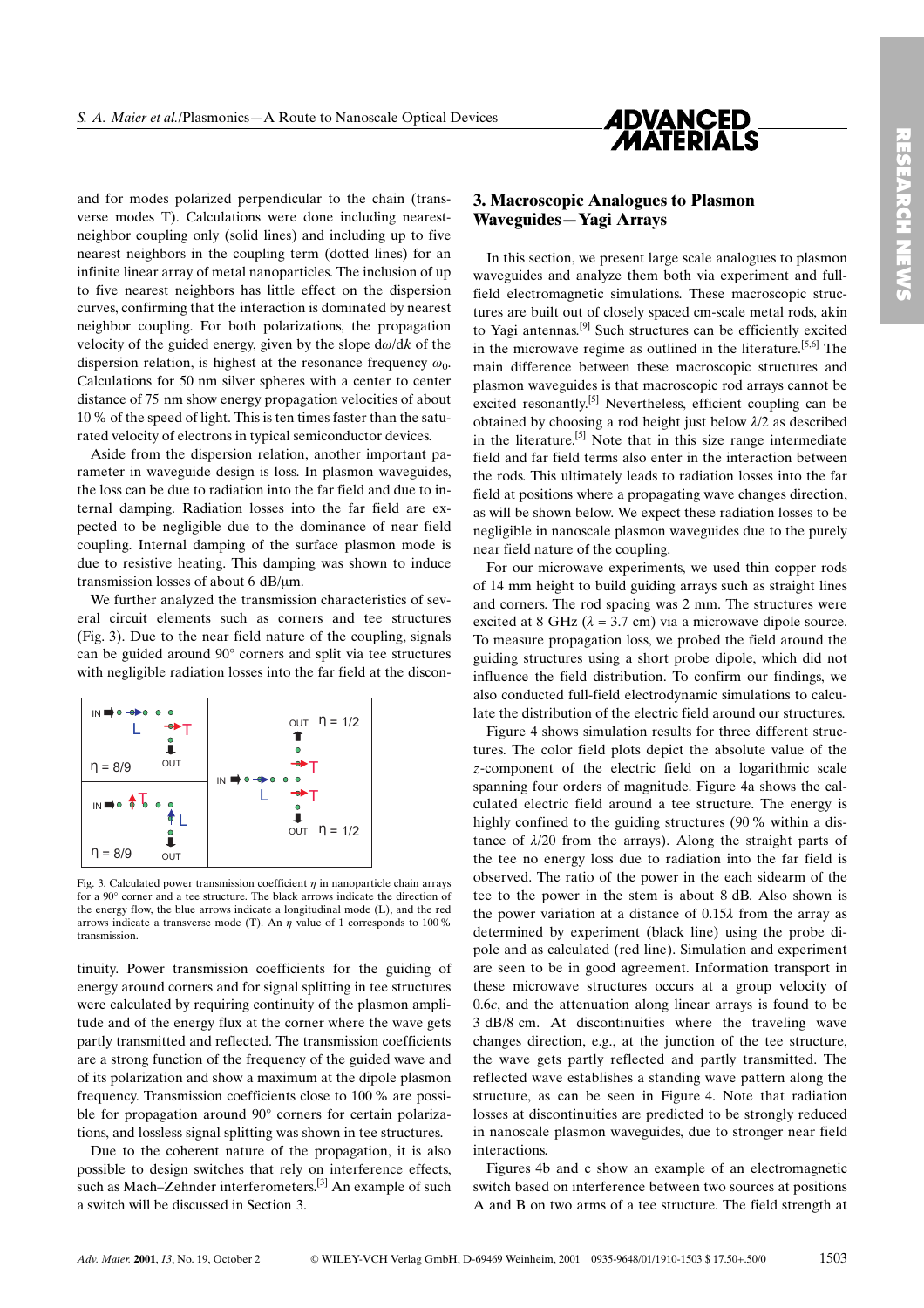

Fig. 4. Calculations and experimental data on large scale analogues to plasmon waveguides, operating in the microwave regime. The guiding structure consists of closely spaced metal rods. The color plots show the distribution of  $|E_z|$  in the  $x-y$ -plane for a tee structure (a) and a switch (b,c). The color-scale is logarithmic and spans about four orders of magnitude. The inset in (a) shows both the measured (black line) and simulated (red line) power at a distance of 0.15k from the tee structure. b) In-phase excitation of inputs A and B leads to constructive interference at the junction and an enhanced signal at output C (ON-state). c) Out-of-phase excitation of inputs A and B results in destructive interference at the junction and a reduced signal at output C (OFF-state).

position C in the third arm is determined by the relative phase of the inputs A and B: If the sources are in phase (Fig. 4b), the waves originating at positions A and B interfere constructively at the tee junction. If they are out of phase (Fig. 4c), they interfere destructively. Constructive interference results in a 50% higher intensity in arm C (Fig. 4b) compared to the case where the sources interfere destructively (Fig. 4c). This corresponds to an ON and an OFF state of a switch. The reason that the switching efficiency is less than 100% is due to the fact that the energy propagation is not solely due to coupling between nearest neighbors. As can be seen in Figure 4c, even in the case where the waves interfere destructively at the junction rod, there is still energy leaking into arm C due to coupling between rods which are further apart. Such cross talk effects are expected to be strongly reduced in nanoscale plasmon waveguides.

#### 4. Fabrication of Plasmon Waveguides

Here we present different approaches for fabrication of nanoscale plasmon waveguides with optical functionality. We are aiming at realizing all functional structures discussed in Sections 2 and 3.

Since position and width of the dipole resonance depend on the shape and size of the metal particle, the applied fabrication methods should produce a narrow size distribution of the individual particles. Furthermore, a regular particle spacing is crucial for the transport properties due to the strong distance dependence of the electromagnetic near field.

For our initial structures we have chosen gold nanoparticles with diameters between 30 and 50 nm as building blocks for plasmon waveguides. Gold particles in this size regime are small enough to allow for efficient excitation of the surface dipole plasmon mode only and large enough to show no enhanced damping due to surface scattering of the conduction electrons.[7] Additionally, the gold plasmon resonance in these particles is conveniently located around the 514 nm line of an Argon laser for excitation. The center-to-center distance between particles was chosen as  $3R$ , where R is the particle radius, to optimize the guiding properties of the structures, as suggested in the literature.<sup>[4]</sup>

Our efforts to build functional plasmon waveguides concentrate around two fabrication techniques. The first method is electron beam lithography (EBL). EBL provides excellent size and distance control of the nanoparticles constituting the waveguides. Using EBL structures can be fabricated using any material that withstands the liftoff process, such as metals and various oxides. Figure 5a shows a 60° corner structure fabricated using this method on indium tin oxide (ITO) doped glass. The individual particles are 50 nm in size. Our second method of fabrication uses manipulation of randomly deposited nanoparticles using the tip of an atomic force microscope (AFM). Figure 5b shows an AFM picture of 30 nm gold particles which were pushed on a straight line using a dedicated AFM system and manipulation software developed at the University of Southern California.<sup>[10]</sup> In this case, the control of the particle spacing is limited by the spatial resolution of the AFM. The advantage of AFM manipulation lies in the fact that complex materials such as core-shell particles can be used.

We are currently investigating the guiding properties of these plasmon waveguides.